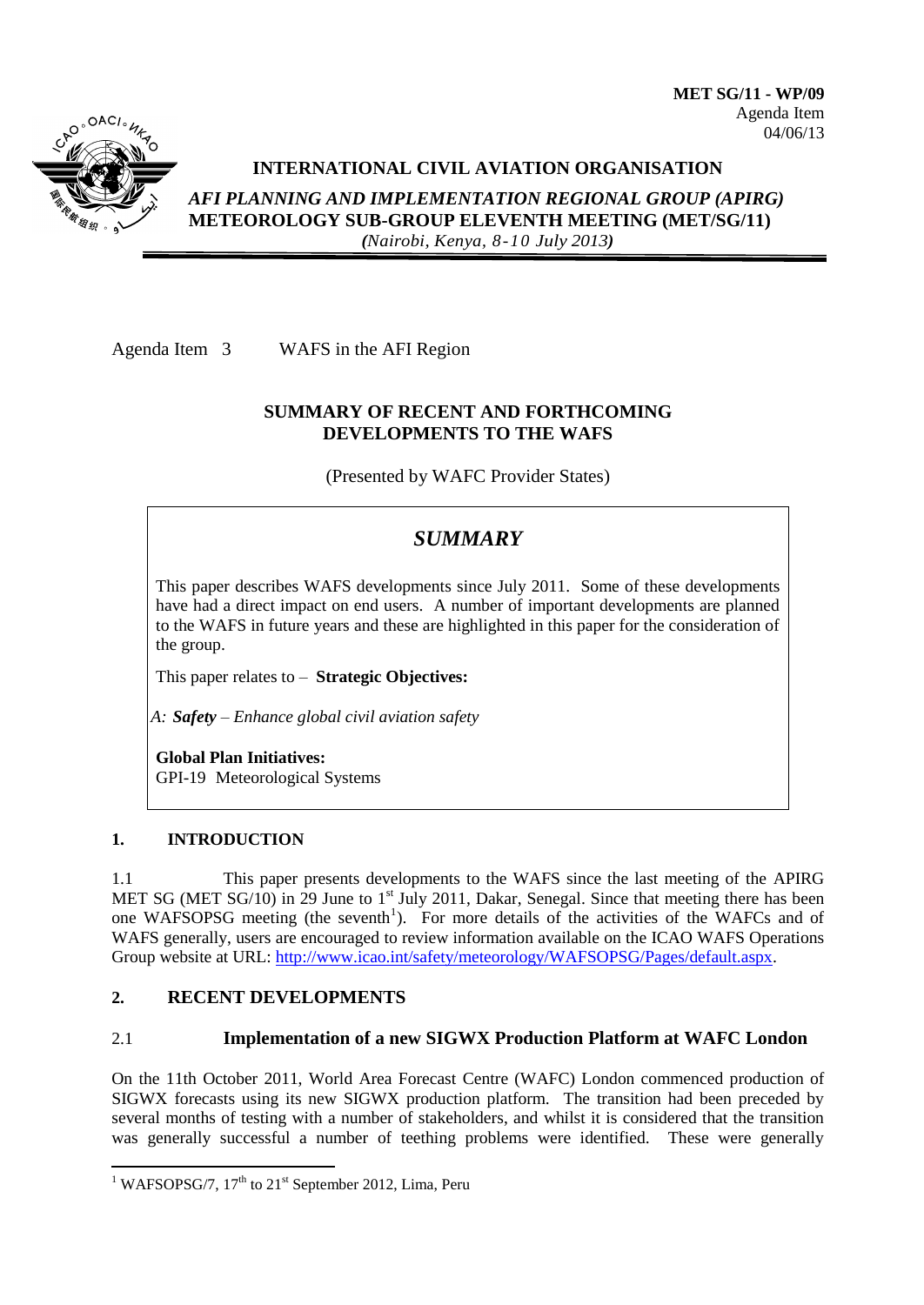addressed quickly with work-around solutions, and with the support of the supplier of the new production platform permanent fixes were established as quickly as possible. The feedback from users of WAFC London SIGWX products was very welcome and useful during this period.

A beneficial consequence of this change is that the WAFCs worked together to ensure that differences in SIGWX PNG chart sizes, orientation, and precise areas of coverage were addressed.

*Suggested action: Note this information. Note also that the definitions in Annex 3 (App 8, Figures A8- 1, A8-2 and A8-3) pertaining to SIGWX chart areas will be modified accordingly with applicability of Amendment 76 (though most changes are minor).*

## 2.2 **Availability of harmonized WAFS CB cloud, icing and turbulence Forecasts in GRIB2 format**

On the 29th November 2011, both WAFCs made available harmonized forecasts of CB cloud, icing and turbulence. Currently, the data is made available via SADIS FTP/Secure SADIS FTP and WIFS. The WAFCs presented verification data relating to these forecasts to the WAFSOPSG/7 meeting in September 2012. Noting the user requests to begin the operational evaluation and use of the forecasts, WAFSOPSG Conclusion 6/18 determined that Note 1 at Paragraph 1.2.2 of Appendix 2 to ICAO Annex 3 regarding the experimental label "trial forecasts", be removed as part of Amendment 76.

*Suggested action: Note this information.*

## 2.3 **Cessation of ISCS G2**

The meeting is invited to note that ISCS-G2 ceased operations on 01 July 2012 at 0400 UTC. This particular subject will be addressed in more detail by separate papers presented to the meeting.

#### *Suggested action: Note this information.*

## 2.4 **Current availability times of WAFS Upper Air Forecasts in WMO GRIB Edition 1 and GRIB Edition 2 code forms.**

Following the successful re-prioritisation of WAFS Upper Air Forecasts in WMO GRIB Edition 2 over that of WAFS Upper Air Forecasts in GRIB Edition 1 ( $5<sup>th</sup>$  July 2012), the WAFC Providers were able to review the production and availability time of the WAFS GRIB1 data sets, essentially making the GRIB1 datasets available sooner than previously expected, but still delivering after WAFS GRIB2. The current schedule for delivery is provided in Appendix A. *Note, as per the separate item in [3.1](#page-1-0) of this Working Paper, WAFS GRIB1 is scheduled to be withdrawn with applicability of Amendment 76 to Annex 3.*

*Suggested action: Note this information. See section [3.1.](#page-1-0) Users must ensure they are prepared for the withdrawal of WAFS GRIB1.*

## **3. FORTHCOMING DEVELOPMENTS**

## <span id="page-1-0"></span>3.1 **Withdrawal of WAFS upper-air forecasts in WMO GRIB Edition 1 code form**

In accordance with WAFSOPSG/7 Decision 7/9 WAFS upper-air forecasts in the GRIB1 code form will cease to be generated as part of the WAFS portfolio of datasets as of applicability of Amendment 76 to ICAO Annex 3. The last WAFS Upper Air Forecasts produced in GRIB1 code form will be those with observational data time of 1800 UTC 13 November 2013.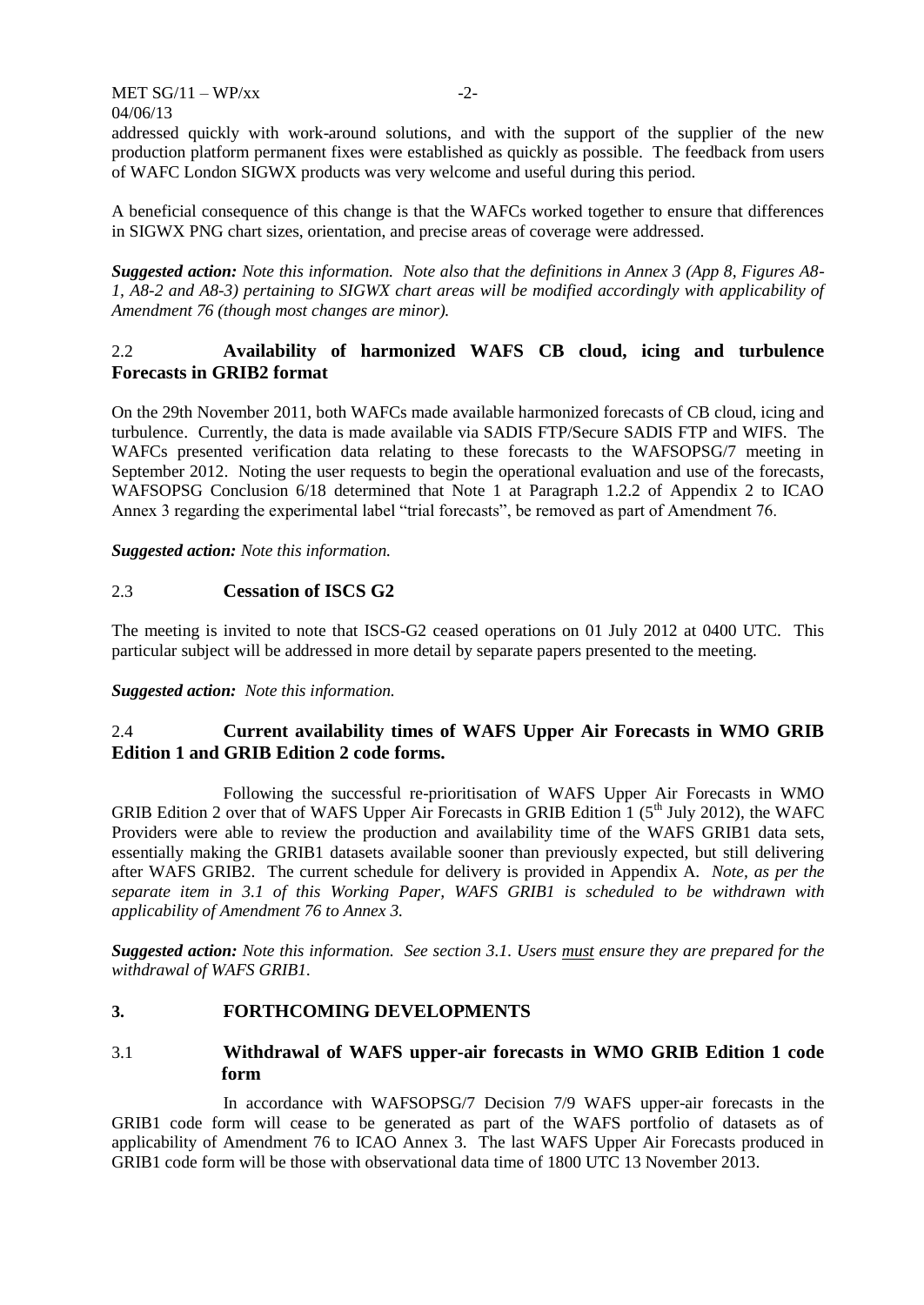*Suggested action: Users should test the ingestion and visualization of WAFS GRIB2 data before the termination of GRIB1 to ensure that their systems are fully compatible.*

#### 3.2 **Additional geopotential flight level data to be provided by the WAFCs**

The WAFC Provider States will make available data for an additional geopotential flight level - FL410 (175 hPa) - as part of the GRIB2 WAFS upper-air forecast dataset with the implementation of the next amendment to Annex 3 *- Meteorological Service for International Air Navigation* (14 November 2013). Appendix B provides details of the allocated WMO Abbreviated Header Lines.

*Suggested action: Note this information.*

## 3.3 **Removal of the 'trial' label in ICAO Annex 3 in relation to the WAFS Upper Air Forecasts of cumulonimbus cloud, icing and turbulence.**

WAFSOPSG/6<sup>2</sup> Conclusion 6/18, as re-affirmed by WAFSOPSG/7<sup>3</sup> Conclusion 7/14, endorsed the removal of the 'trial' label in relation to the WAFS Upper Air Forecasts of cumulonimbus cloud, icing and turbulence with effect from the applicability date of Amendment 76 to ICAO Annex 3 These products are declared to be operational effective 14 November 2013.

*Suggested action: Users should note this information.*

#### 3.4 **Guidance and Training for States on the use and visualization of new gridded WAFS forecasts**

The WAFCs have produced a guidance document (Guidance on the Harmonized WAFS Grids for Cumulonimbus Cloud, Icing and Turbulence Forecasts - 11 September 2012), and this is available on the WAFSOPSG website:

[\(http://www.icao.int/safety/meteorology/WAFSOPSG/Pages/GuidanceMaterial.aspx](http://www.icao.int/safety/meteorology/WAFSOPSG/Pages/GuidanceMaterial.aspx) ).

In addition, WAFSOPSG Conclusion 7/13 invited the WAFC Provider States to develop computer based (including voice over) initial training material for the WAFS gridded global forecasts for cumulonimbus clouds, icing and turbulence, and to make available on the WAFSOPSG website.

*Once the training material is approved States and other users will be notified and encouraged to access the material on the WAFOPSG webpage. States are encouraged to monitor the WAFS Change Implementation Notice Board on a routine basis to be advised when the training material will be made available.*

*Suggested action: Note this information and review the training material when made available*

#### 3.5 **Provision of WAFS GRIB and SIGWX timeliness statistics.**

In accordance with WAFSOPSG/7 Conclusion 7/4, the WAFCs will provide timeliness statistics for their respective WAFS GRIB and WAFS SIGWX forecasts in future WAFS Management Reports (the first set of statistics being presented to WAFSOPSG/8 in September 2013).

1

<sup>&</sup>lt;sup>2</sup> 21st-24th March 2011, Dakar, Senegal

 $3 \frac{17^{\text{th}} - 21^{\text{st}} \text{September}}{2012, \text{Lima}}$ , Peru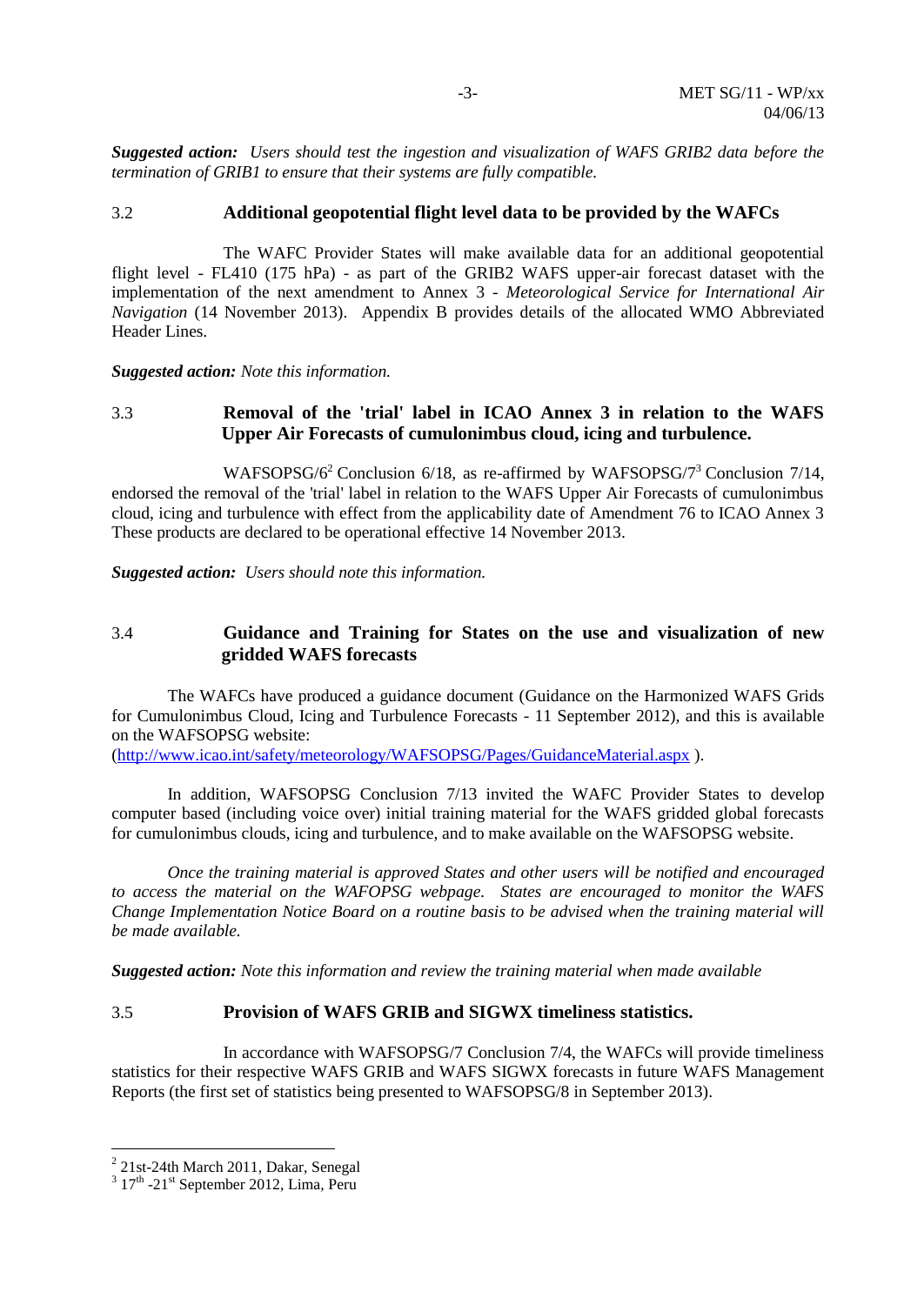## **4. STANDING ARRANGEMENTS**

#### 4.1 **WAFC backup tests**

The WAFC Provider States have continued to test their SIGWX backup procedures in the event that one WAFC is unable to produce SIGWX forecasts in the BUFR-code and PNG-chart format. Routine backup tests are conducted quarterly, with the results posted on the WAFSOPSG website in the document Forthcoming and Historical Record of WAFC Backup Tests' available via URL:

[http://www.icao.int/safety/meteorology/WAFSOPSG/Reference%20Documents/Forms/AllItems.aspx.](http://www.icao.int/safety/meteorology/WAFSOPSG/Reference%20Documents/Forms/AllItems.aspx) Tests over the last 12 months have been largely successful and transparent for the overwhelming majority of WAFS users.

Forthcoming backup tests are outlined in the same document: Notification of WAFC backup tests is promulgated on the SADIS broadcasts in advance, by way of administrative messages.

In addition, WAFC backup procedures are outlined in the 'WAFC Backup Procedures' available from the same URL.

*Suggested action: Note this information and regularly visit the WAFSOPSG website to obtain information pertaining to WAFC backup tests and procedures.*

#### 4.2 **Access to Internet based services (Secure SADIS FTP/WIFS).**

The policies regarding the development of clear guidelines with regard to the accessing of data from SADIS FTP/Secure SADIS FTP and from WIFS have been endorsed by WAFSOPSG, SADISOPSG<sup>4</sup> and SCRAG<sup>5</sup>.

*Suggested action: Note this information. Users are encouraged to establish and regularly test backup accounts with the alternative provider to be used in the rare event that their normal service (Secure SADIS FTP or WIFS, as specified by Regional Air Navigation Plan) is unavailable. [http://www.icao.int/safety/meteorology/sadisopsg/SADIS%20User%20Guide/Obtaining%20access%20t](http://www.icao.int/safety/meteorology/sadisopsg/SADIS%20User%20Guide/Obtaining%20access%20to%20WIFS%20as%20a%20backup%20to%20SADIS%20FTP.pdf) [o%20WIFS%20as%20a%20backup%20to%20SADIS%20FTP.pdf](http://www.icao.int/safety/meteorology/sadisopsg/SADIS%20User%20Guide/Obtaining%20access%20to%20WIFS%20as%20a%20backup%20to%20SADIS%20FTP.pdf)*

### **5. ACTION BY THE MEETING**

5.1 The meeting is invited to:

1

- a) note the information contained in this paper; and
- b) discuss any relevant matters as appropriate.

<sup>4</sup> Satellite Distribution System Operations Group

<sup>5</sup> SADIS Cost Recovery Administrative Group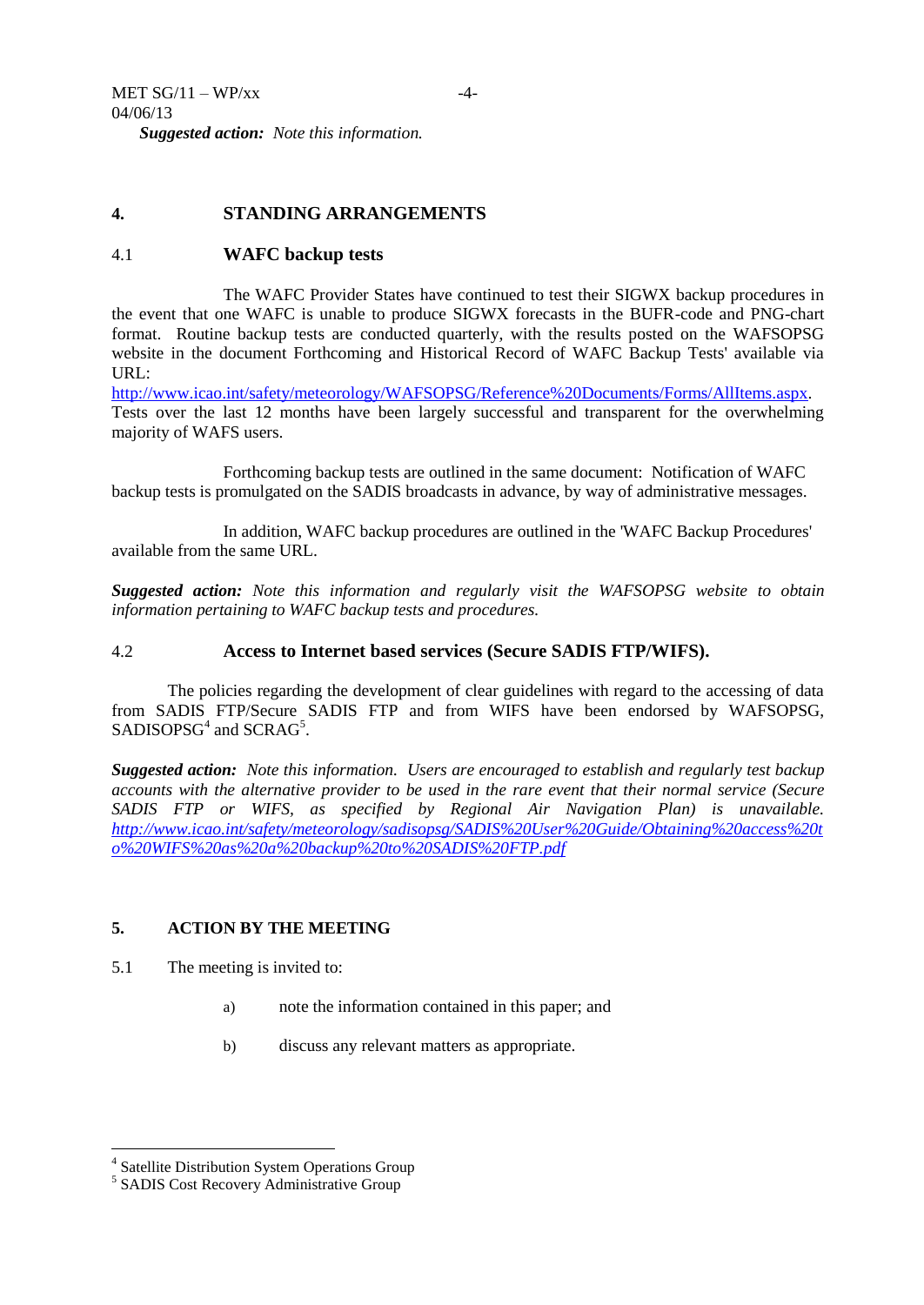### **APPENDIX A**

# AVAILABILITY TIMES<sup>1,2</sup> OF WAFS FORECASTS IN GRIB1 AND GRIB2 CODE FORM

|                                          | Time that DT 0000 UTC data<br>will be made available on: |             |                                      | Time that DT 0600 UTC data<br>will be made available on: |             |                               | Time that DT 1200 UTC data<br>will be made available on: |             |                                      | Time that DT 1800 UTC data<br>will be made available on: |             |                                      |
|------------------------------------------|----------------------------------------------------------|-------------|--------------------------------------|----------------------------------------------------------|-------------|-------------------------------|----------------------------------------------------------|-------------|--------------------------------------|----------------------------------------------------------|-------------|--------------------------------------|
|                                          | SADIS <sub>2G</sub>                                      | <b>WIFS</b> | Secure<br><b>SADIS</b><br><b>FTP</b> | SADIS <sub>2G</sub>                                      | <b>WIFS</b> | Secure<br><b>SADIS</b><br>FTP | SADIS <sub>2G</sub>                                      | <b>WIFS</b> | Secure<br><b>SADIS</b><br><b>FTP</b> | SADIS 2G                                                 | <b>WIFS</b> | Secure<br><b>SADIS</b><br><b>FTP</b> |
| GRIB <sub>2</sub>                        | 0330-0430                                                | 0335-0410   | 0330-0355                            | 0930-1030                                                | 0935-1010   | 0930-0955                     | 1530-1630                                                | 1535-1610   | 1530-1555                            | 2130 2230                                                | 2135-2210   | 2130-2155                            |
| GRIB1                                    | 0430-0500                                                | 0400-0435   | 0345-0420                            | 1030-1100                                                | 1000-1035   | 0945-1020                     | 1630-1700                                                | 1600-1635   | 1545-1620                            | 2230-2300                                                | 2200-2235   | 2145-2220                            |
| <b>GRIB2 CB.</b><br>icing and turbulence | N/A                                                      | 0500-0510   | 0520-0530                            | N/A                                                      | 1100-1110   | 1120-1130                     | N/A                                                      | 1700-1710   | 1720-1730                            | N/A                                                      | 2300-2310   | 2320-2330                            |

Note  $1$ — All these times are well within the availability requirement in Annex 3, Appendix 2, 1.2.1, which is 6 hours after standard time of observation.

Note 2.— The overlapping availability times on WIFS and Secure SADIS FTP allow for some day-to-day variability in availability. In all cases, GRIB2 will be available before GRIB1.

Note 3.— WAFS GRIB2 forecasts for CB clouds, icing and turbulence are not currently disseminated via satellite.

 *Note 4. – WAFS GRIB1 forecasts will be withdrawn with the applicability of Amendment 76 to ICAO Annex 3. The last WAFS Upper Air Forecasts produced in GRIB1 code form will be those with observational data time of 1800 UTC 13 November 2013.*